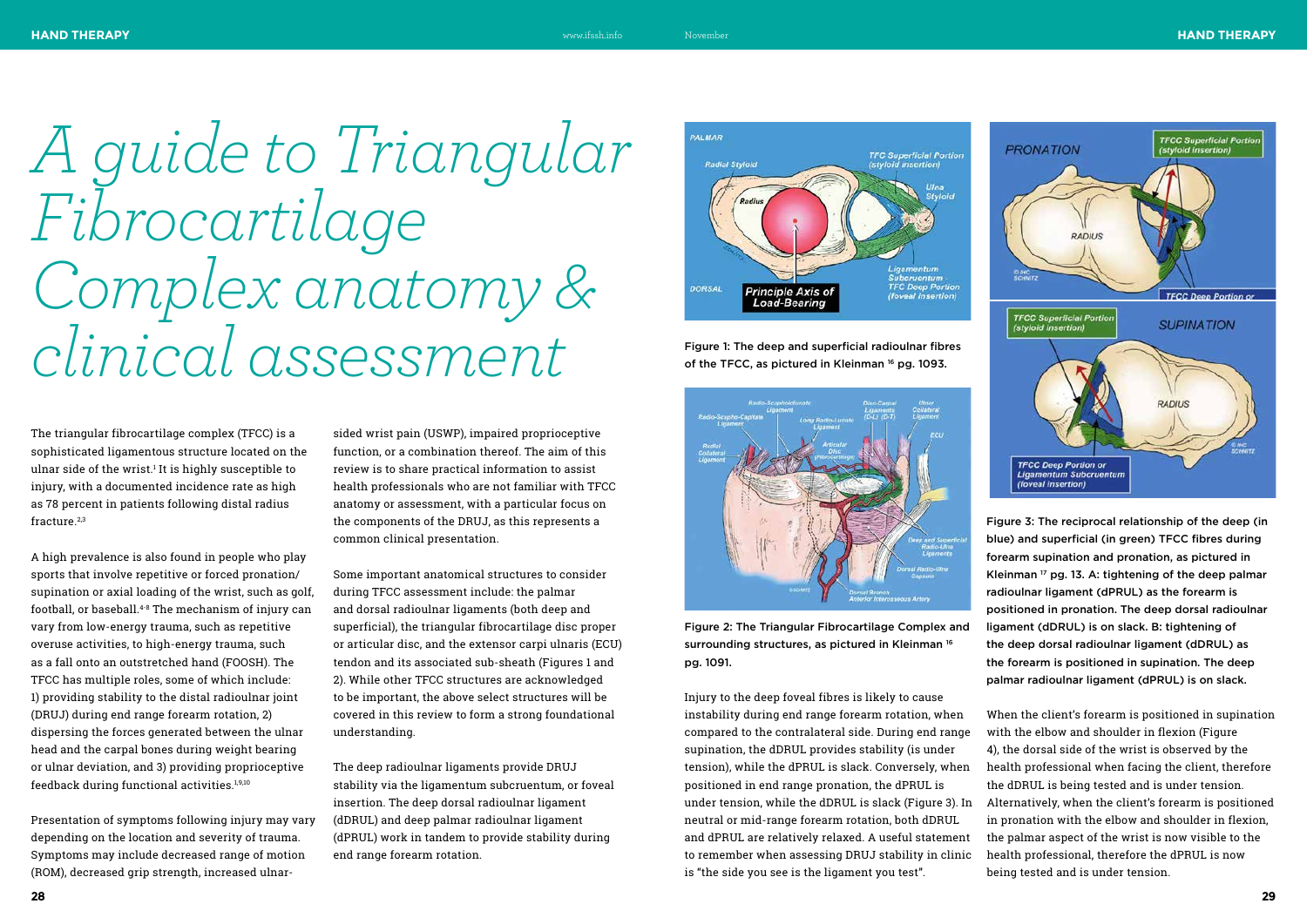The superficial radioulnar ligaments are also divided into dorsal and palmar components and provide proprioceptive feedback during functional tasks. Injury to the superficial TFCC fibres may cause significant pain or present as dysfunction or clumsiness during activities that were previously completed without issue.

The articular disc is a cartilaginous structure, with similarities in tissue make-up to that of the articular surface of the knee or shoulder. Its role is to distribute the forces produced between the ulnar head and the ulnar carpus during ulnar deviation or weight bearing. This component of the TFCC is mostly avascular, with injury to this structure likely to present as pain during ulnar deviation or weight bearing. Lastly, the ECU tendon and its associated sub-sheath may be considered when assessing TFCC stability. The ECU contributes to DRUJ stability when the forearm is positioned in supination, by dynamically resisting dorsal subluxation of the ulnar head relative to the distal radius.

This assists the dDRUL by further stabilising the DRUJ during heavy lifting activities. Injury to the ECU tendon or sub-sheath may present as USWP, or an audible or palpable 'clicking' produced when the client rotates their forearm.

A positive test is recorded when notable localised pain is reported by the client, when compared to the contralateral side. This suggests TFCC injury has occurred, although has poor specificity to identify the degree of injury or specific structures involved. The DRUJ ballottement test begins by positioning the client's forearm in end range supination or pronation. With the distal radius held stable by the health professional, the ulnar head is firmly moved in a dorso-palmar plane to create a shearing force at the DRUJ (Figure 7).<sup>12</sup>



Clinical assessment of the TFCC can be categorised into 'Mechanism', 'Investigations', and 'Assessment', or M.I.A. Mechanism of injury involves a clear and detailed recount of the event, or events, leading up to and immediately following the presentation of symptoms. Important information may include whether a high energy or low energy injury was reported, or whether symptoms presented after repetitious activity or following FOOSH. Witness reports or collateral information may be useful to triangulate the clients recount of the mechanism.





Figure 6: The foveal sign, as pictured in Sachar <sup>13</sup> pg. 1492. The health professional applies pressure over the foveal region, between the ulnar styloid and pisiform. A positive test will produce ulnar wrist pain when compared to the contralateral side. Figure 7: The ballottement test, as pictured in Atzei,

Investigations may include standard X-ray, Magnetic Resonance Imaging (MRI), or in some cases wrist arthroscopy. X-ray may rule out bony injury, such as a large ulnar-styloid fracture, distal radius or carpal bone fracture. It may also highlight DRUJ abnormality such as subluxation of the ulnar head (Figure 5), or symptomatic ulnar variance (positive or negative) when compared to the contralateral side. MRI has been shown to accurately detect TFCC trauma, when interpreted by an experienced clinician.11 Wrist arthroscopy represents the 'gold standard' for TFCC assessment, although being invasive in nature; it may present some practical limitations for clients and surgeons.

Assessment or common special tests for the TFCC may include the 'fovea sign', 'DRUJ ballottement test' or the 'ulnocarpal stress test'. The fovea sign involves the health professional applying pressure to the ulnar wrist, above the TFCC foveal insertion (Figure 6).12,13

Figure 4: The health professional tests the deep dorsal radioulnar ligament (dDRUL), by positioning the client's wrist in a supinated position.

> Figure 5: Dorsal subluxation of the ulnar head relative to the distal radius, suggesting damage to the foveal fibres. Case courtesy of RMH Core Conditions, Radiopaedia.org, rID: 34363.

Luchetti 12 pg. 265. The radius is held steady by the health professional, while the distal ulna is moved in dorso-palmar plane relative to the radius. The test is completed at end range supination and pronation, and then compared to the contralateral side. A soft end feel suggests disruption to the deep TFCC fibres at the foveal insertion.